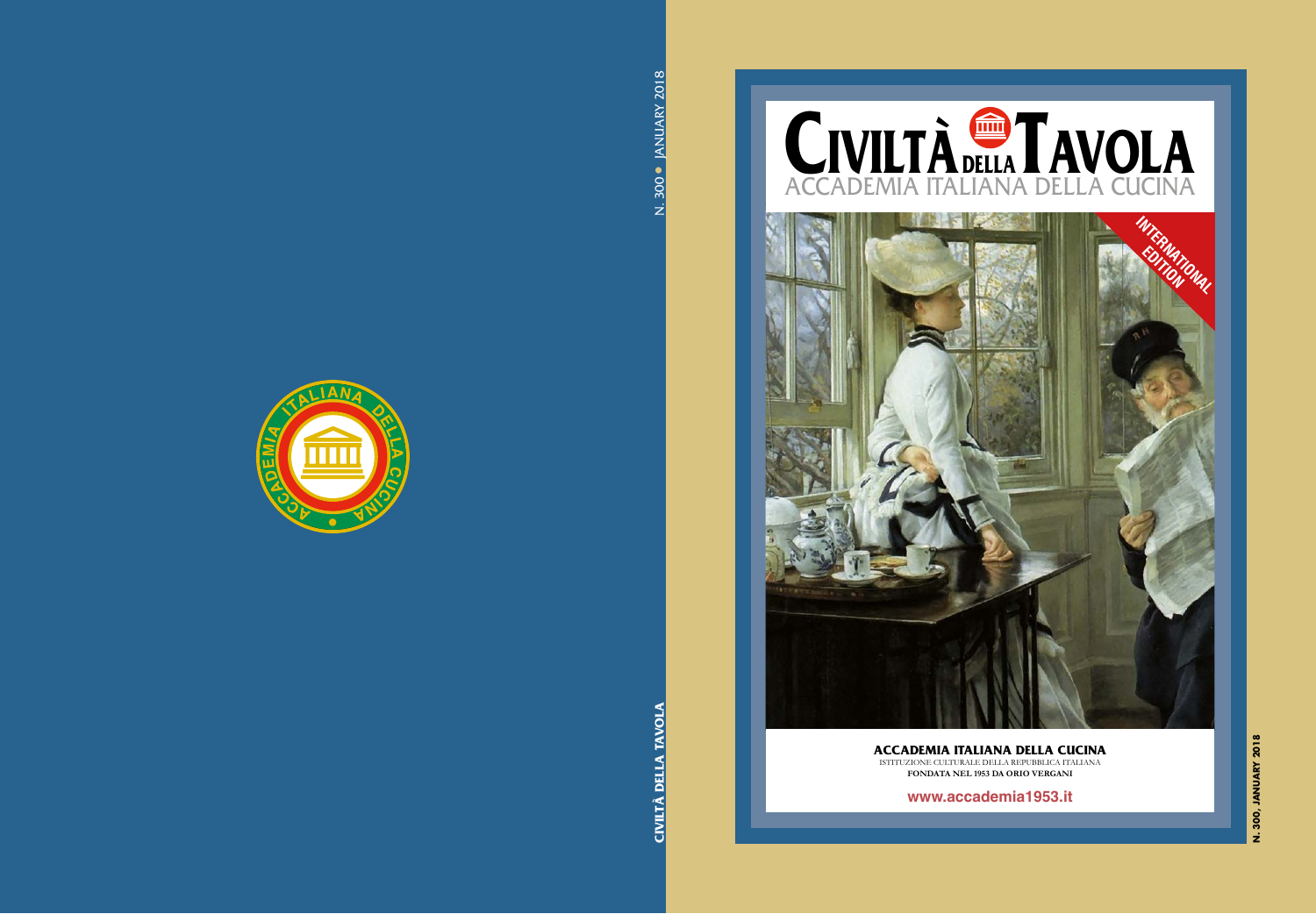

**L'ACCADEMIA ITALIANA DELLA CUCINA** è stata fondata nel 1953 da Orio Vergani e da Luigi Bertett, Dino Buzzati Traverso, Cesare Chiodi, Giannino Citterio, Ernesto Donà dalle Rose, Michele Guido Franci, Gianni Mazzocchi Bastoni, Arnoldo Mondadori, Attilio Nava, Arturo Orvieto, Severino Pagani, Aldo Passante, Gian Luigi Ponti, Giò Ponti, Dino Villani, Edoardo Visconti di Modrone, con Massimo Alberini e Vincenzo Buonassisi.



#### **INTERNATIONAL EDITION**

January 2018 / n. 300

EDITOR IN CHIEF Paolo Petroni

**COPY EDITOR** Silvia De Lorenzo Layout

Simona Mongiu

Translator Antonia Fraser Fujinaga

This issue includes articles by Fiammetta Fadda, Paolo Petroni.

#### vvv

Publisher Accademia Italiana della Cucina Via Napo Torriani 31 - 20124 Milano Tel. 02 66987018 - Fax 02 66987008 presidente@accademia1953.it segreteria@accademia1953.it redazione@accademia1953.it www.accademia1953.it

#### vvv

Monthly Magazine Reg. n. 4049 - 29-5-1956 Tribunale di Milano



Rivista associata all'Unione Stampa Periodica Italiana

# **TABLE OF CONTENTS**



## **FOCUS**

**2** Orio Vergani: man, journalist, Academician *(Paolo Petroni)*

## **CULTURE & RESEARCH**

**3** Pizza, pure or jazzed up *(Fiammetta Fadda)*



*On the cover: Graphic elaboration of* Reading the News *(1874) by James Tissot; private collection.*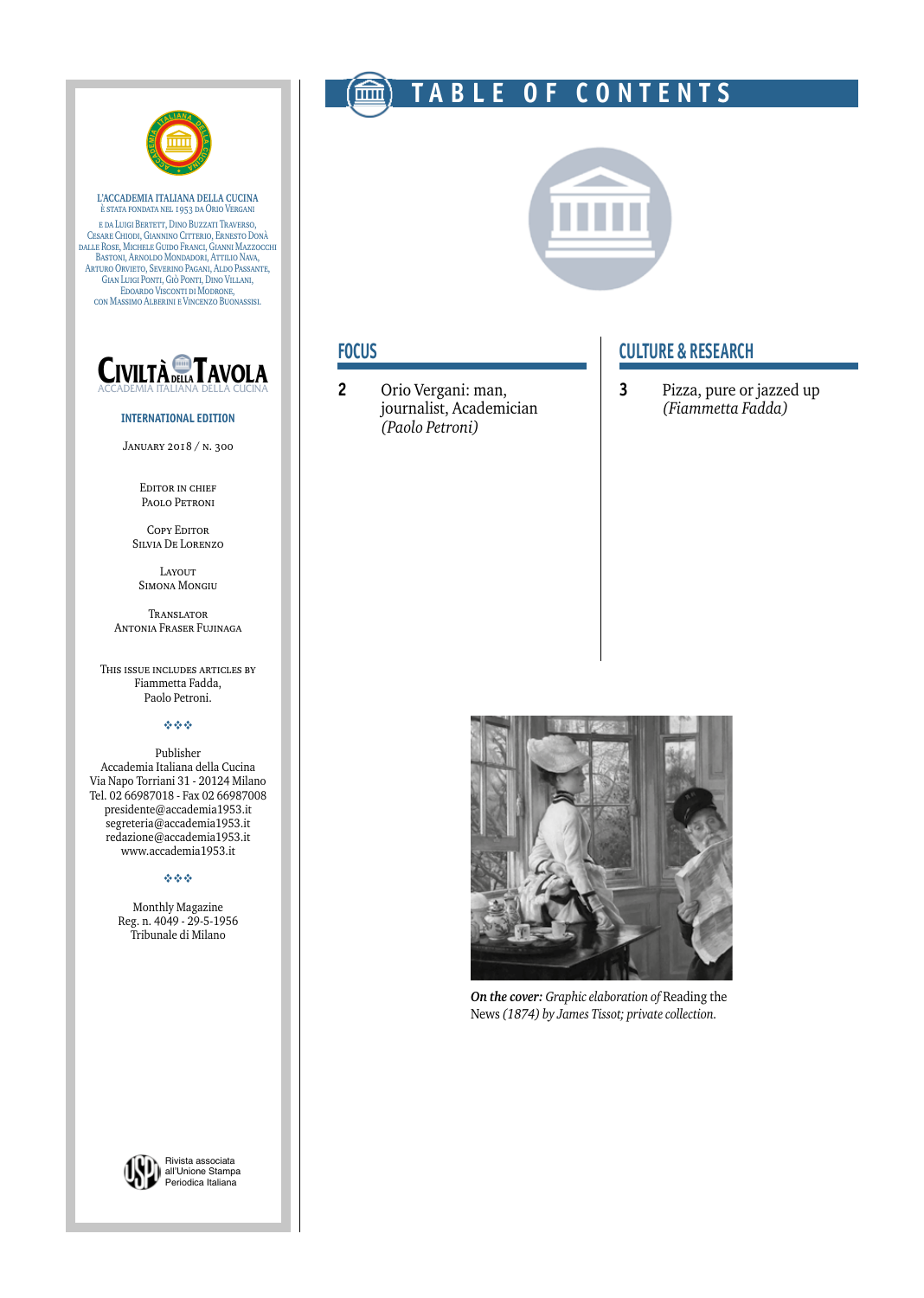# **F CUS**

# **Orio Vergani: man, journalist, Academician**

*The mark he left is still strong in today's Academy.*

# **by Paolo Petroni**

*President of the Academy*

February 2018 will be the 120<sup>th</sup> anniversary of the birth of Orio Vergani. We should like to recall him first and foremost in the words of **Eugenio Montale**: "Insatiable in his fervour to accomplish ever more and ever better, he lived with his face to the future".

In turn, **Indro Montanelli** wrote about him: "... he knew everything about the Giro d'Italia and the Tour de France, except who had won the day's leg, because he would have stopped along the way at some restaurant famous for

its roasts or its *baccalà*, and his article would feature its delights".

"A bad student, a stammering boy, a timid eighteen-year-old liable to pass from hot flashes of blushing to trembling pallors", is how Orio (Vittorio, on his birth certificate) Vergani describes himself, recalling, years later, his first steps in the world of journalism. He presented himself to the *Idea Nazionale* newspaper, accepting a post as a shorthand typist: it was a stratagem, for he knew nothing about the art of abbreviating words. Nonetheless, he managed to do the job very well: he took notes, at the telephone, of what

the correspondents told him, and then he wrote the articles. "Those twenty lines became a column, or a column and a half. The correspondents - who were then paid by the line - did not protest; in fact they were very happy. When the trick was found out they didn't tell me off. They moved me to the *Messaggero Verde* as junior sub-editor". At grips with the first stages of a profession he would then bestride grandly for a lifetime, he even turned himself into a postboy when, at the suggestion of Pirandello, the *éminence grise* of the *Messaggero della Domenica*, he had to go to Giovanni Gentile's house to get him to cut a hundred lines from an article.

*"The School of Athens" by Raphael* sands and thousands of articles (twenty thousand, appa-While certainly flippant in writing about himself in irreverent fashion, our founder was also a serious, tireless and many-faceted professional. After he joined the *Corriere della Sera*, his byline appeared uninterruptedly on thourently), but he was also a playwright and author of books and essays. He wrote about everything: lifestyle, sport, theatre, war and travel, figurative art, applied arts, advertising - everything of whatever was alive and mirrored the times, in that indecipherable handwriting of his, with the lines forming an inverted pyramid.

His interest in promoting Italian cooking, together with our culture, developed early. For instance, his niece Vera recalled at one Academy congress the "literary/gastronomical experience" of the birth, in November 1926 (when



Orio was 28), of the "Bagutta" prize, of which Vergani was one of the co-founders. It was a literary prize born under the sign of good eating: a permanent congress of literati, journalists and writers, in a restaurant elevated to the role played in the past by the *salon* or the literary cafè. Vergani was the first to intuit the cultural value of food in the human sphere, in open contrast with the conceptual positions of the times, when, with the sole exception of the futurist Marinetti, everyone regarded food as merely a means of guaranteeing survival, or at best of satisfying hedonistic pleasure.

Perhaps with the Bagutta, Vergani was at least starting to vaguely glimpse the idea of what was later to become the Academy, but later, when for the *Corriere della Sera* he was following twenty-five years of the Giro d'Italia and the Tour de France, from the times of Binda and Guerra to those of Bartali and Coppi, he himself wrote that the Academy was "born of an observation by a wandering journalist who was amazed, in the civilised Veneto, to find waiters offering him Milanese breaded cutlets and being almost astounded that he was keen to try the *luganega* sausages of Treviso, while the host, who was from Conegliano, offhandedly offered him Tuscan wines and not the wines of the Piave". Consequently, on 29 July 1953, at the hotel Diana in Milan, Orio Vergani, together with Dino Villani and other prominent figures from the worlds of culture, business and publishing, founded the Italian Academy of Cuisine.

And so our story began.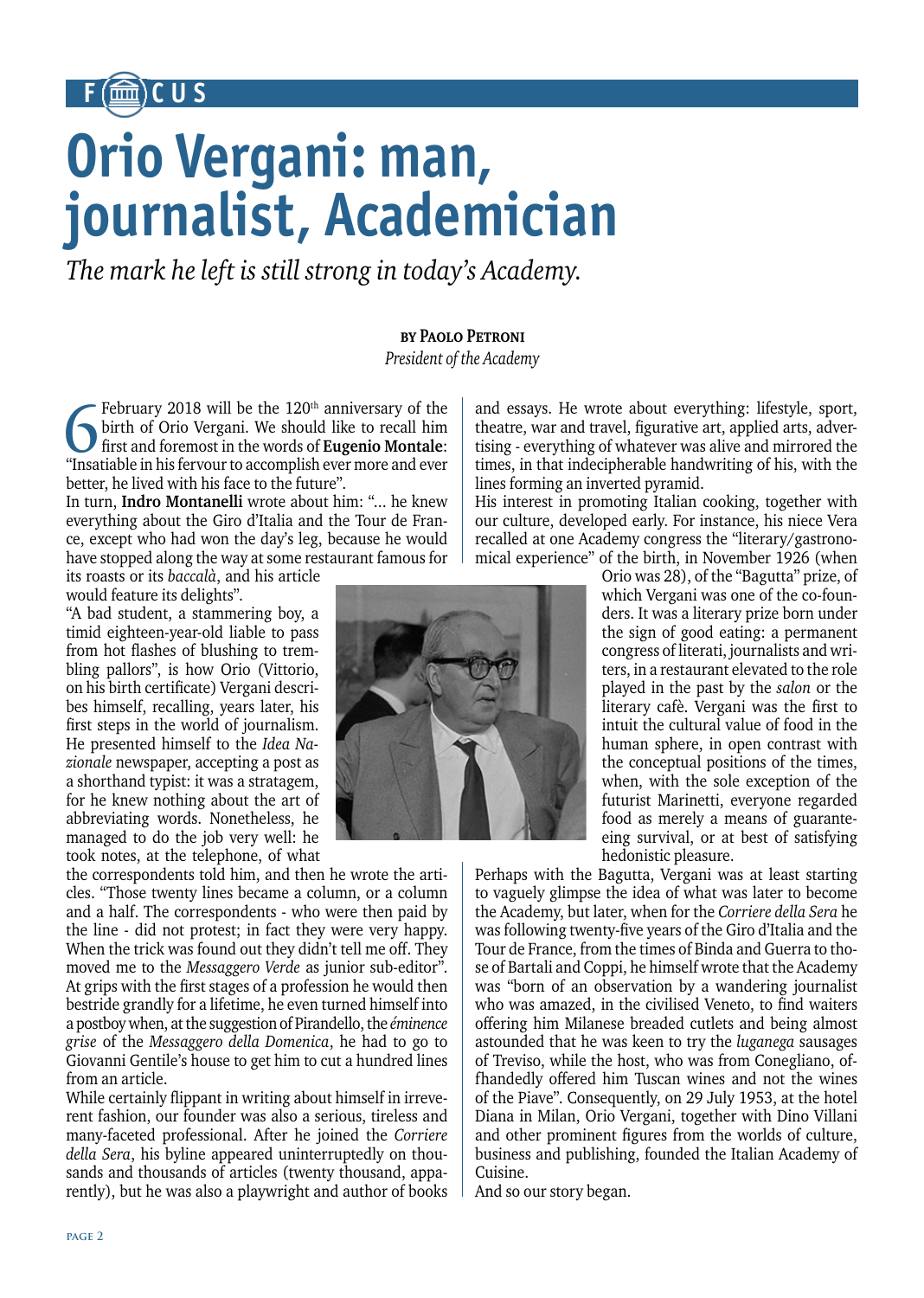**CULTURE & RESEARCH**

# **Pizza, pure or jazzed up**

*Pizza has finally been included on UNESCO's Cultural Heritage list.*

## **by Fiammetta Fadda** *Milan Academician*

The art of the Neapolitan *pizzaiuoli* [pizza makers], custodians of the secrets of a speciality which defines our national identity" has just been added to UNE-SCO's Representative List of the Intangible Cultural Heritage of Humanity. We barely made it, countering the Americans' declared intention of submitting their own candidate, namely American pizza in seven variants including Chicago-style deep-dish pizza, which conquered the cover of *Wine Spectator*. Our own pizza, qualified as TSG (Traditional Speciality Guaranteed), is prepared with "tomato, PDO (Protected Designation of Origin) or TSG buffalo mozzarella, extra-virgin olive oil and *origano*, having a maximum diameter of 35 centimetres and an easily foldable raised crust between 1 and 2 centimetres high", as the regulations decree, and is ideally made by a pedigreed artisan, better still the heir to a family of pizza masters possessing the ineffable 'N factor' - N for Naples.

Even the other areas of Campania, the region containing Naples, pay obeisance to Neapolitan superiority regarding the four pillars of pizza: dough, seasoning, manual dexterity, and baking at 400 degrees Celsius in traditional wood ovens.

The genuine article can fall victim to its own deliciousness by morphing into pizza sold by length, pan pizza, pizza hand-rolls or 'calzonpizza'; it might be transported by motorbike in thermal containers; it can resurface in freezers and microwaves. And cooking magazines may offer three - to ten - day pizza-making courses or be crawling with